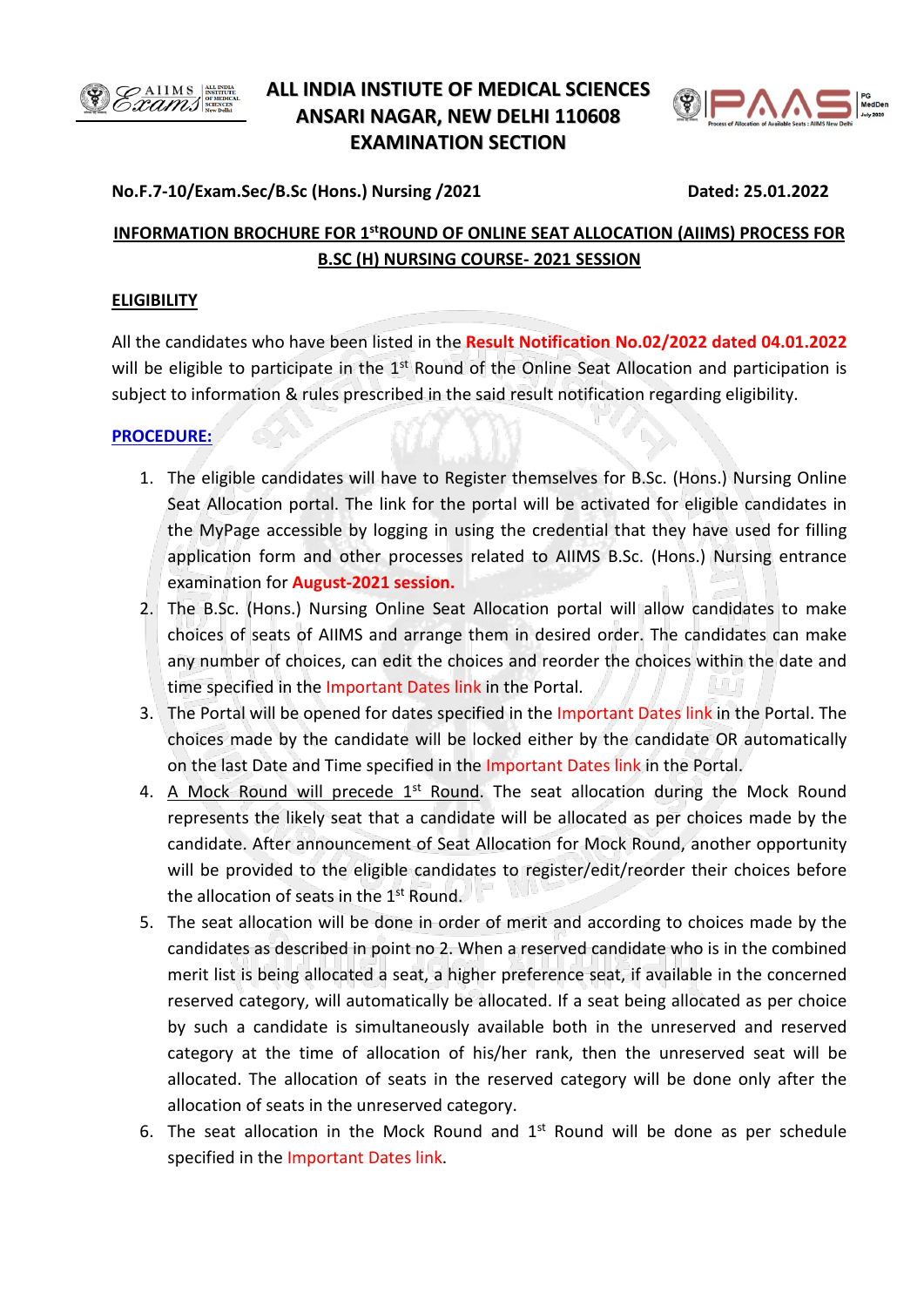- 7. All the candidates who have been allocated seats in the 1<sup>st</sup> Round are required to login to the B.Sc. (Hons.) Nursing Online Seat Allocation portal and actively choose one of the following options within date and time specified in the Important Dates link:
	- **Option 1.** ACCEPT allotted seat and DO NOT WISH TO PARTICIPATE in further rounds of Seat Allocation
	- **Option 2.** ACCEPT allotted seat and WANT TO PARTICIPATE in 2<sup>nd</sup> ROUND of Seat Allocation [if You choose option-2 and participate in next round and you are allocated another seat as per your choice in next round, then you will have to join the seat allocated during next round and vacate the previously allocated seat. The vacated seat shall be automatically allocated to other candidates in order of merit. Failure to join the upgraded seat in next round of seat allocation shall lead to impositions of penalty of Rs. 1.00 Lakh if you do not join upgraded seat.]

Options to **REFUSE** the allocated seats is **NOT available**. Therefore, the candidates are requested to fill the choices carefully and responsibly. Candidate himself/herself shall be responsible for their choices.

Failure to login and selecting an option after seat allocation within date and time specified in the Important Dates link will lead to forfeiture of the allotted seat and render you ineligible for 2nd round.

8. *All the candidates who are allocated seats are mandatorily required* (irrespective of whether they choose in Option 1 and 2 as mentioned in point no. 7) to report in-person (for reporting and/or joining) or through authorized representative (for reporting), to allocated AIIMS for reporting and joining within the date and times specified in the Important Dates link. The candidates/authorized representatives are required to deposit original certificates/Demand Draft of Rs. 1.00 Lakh as specified in result notification of the seat allocation of the 1<sup>st</sup> Round of online seat allocation at the time of reporting. Candidates who have chosen Option 1 and Option 2 and **wish to make online payments** 

**instead of depositing Demand Draft**, the following procedure is to be followed:

a. Instead of Demand Draft, the candidates can deposit the amount of 1 lakh through electronic fund transfer in the Account given below

| Name of the Bank                | <b>State Bank of India</b>     |
|---------------------------------|--------------------------------|
| <b>Branch Name with Address</b> | Ansari Nagar, New Delhi 110029 |
| Name of Account Holder          | ACCOUNTAS OFFICER<br>(EXAMS)   |
|                                 | <b>AIIMS NEW DELHI</b>         |
| <b>Account Number</b>           | 32212516154                    |
| <b>IFSC</b>                     | SBIN0001536                    |
| MICR code                       | 110002005                      |

- b. The details of the Transaction with Transaction ID, Amount and Date of electronic fund transfer should be sent to **designated email ID of the Nodal Officer of allocated AIIMS with copy (CC) to aiims.bsccounselling@gmail.com**. The self-attested scanned copies of the required certificates should also be attached.
- c. The candidate chose Option-1 and deposit the amount of Rs. 1 lakh through electronic mode during  $1<sup>st</sup>$  round online seat allocation, they have to deposit their Original Certificates within 5 days after completing the online acceptance of allocated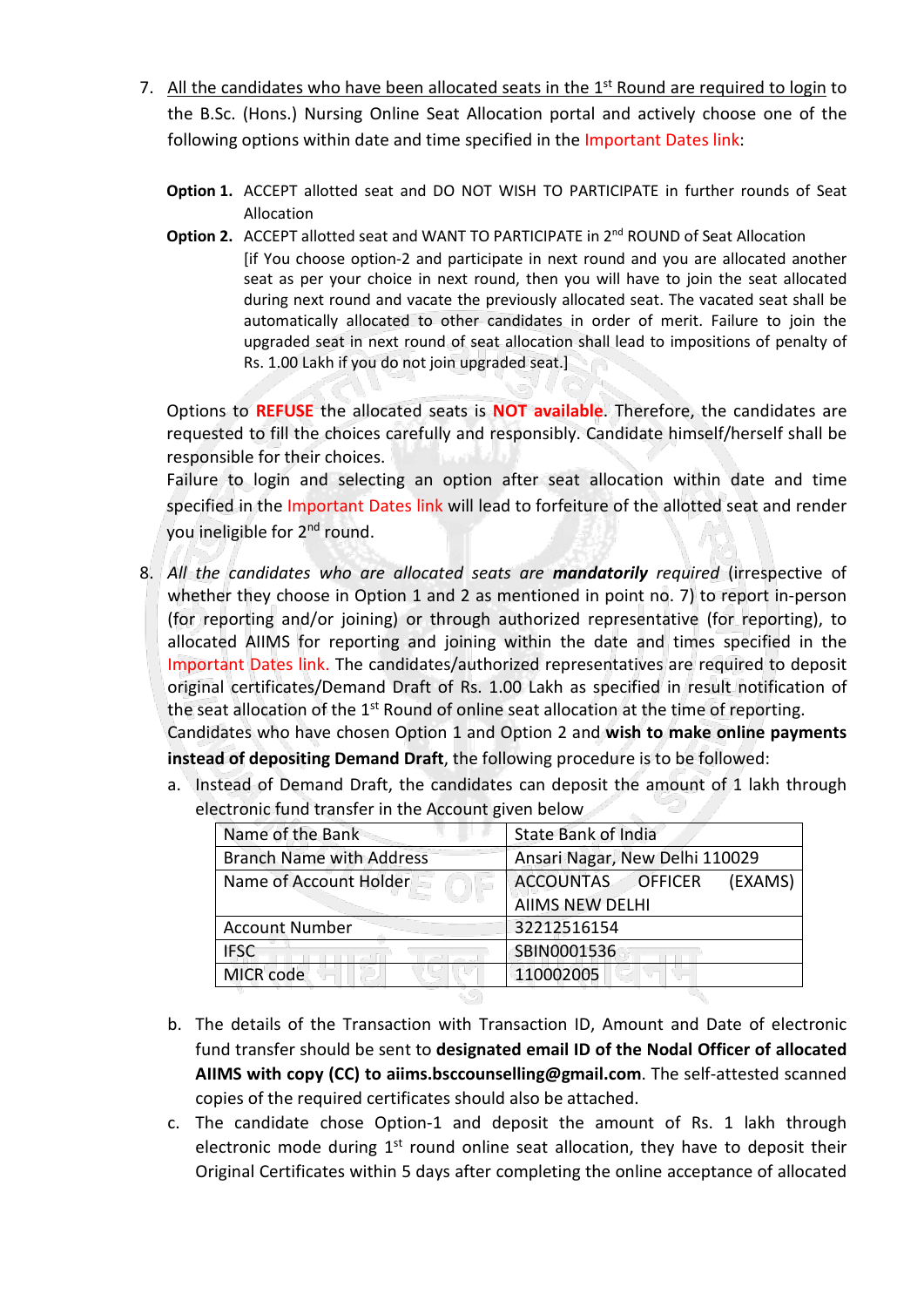seat. (i.e**. 16.02.2022 by 04.00 P.M**.) in their respective AIIMS, otherwise allotted seat will be cancelled, their deposited money will be forfeited, and candidate will not be eligible for any further participation in online seat allocation.

- d. List of Documents/Certificates that are required to be deposited in Original OR photocopy along with copy of Transaction details as applicable.
	- i) Admit card issued by AIIMS
	- ii) Registration Slip
	- iii) Offer Letter
	- iv) Seat allocation letter
	- v) Certificate in proof of passing the 12<sup>th</sup> class under 10+2 Scheme/Senior School Certificate Examination/Intermediate Science or an equivalent examination from a recognized Board.
	- vi) Certificate from the Board showing her Date of Birth. (10<sup>th</sup> Passing Certificate)
	- vii) Mark-sheet of the qualifying examination i.e. 12th class under 10+2 scheme/Intermediate Science or an equivalent examination in proof of having secured 55% or more marks (50% in case of SC/ST) in aggregate in the subjects of English, Physics, Chemistry & Biology).
	- viii)  $\sim 12$ <sup>th</sup> Class Migration Certificate.
	- ix) The candidate should also bring the following certificate, if applicable:
		- a. SC/ST Certificate issued by the competent authority and should be in English or Hindi in language. Community should be clearly mentioned in the certificate.
		- b. OBC/EWS Certificate issued by the competent authority for central Govt. Jobs/for admission in Central Govt. College/Institute. The sub-caste should tally with the Central List of OBC. OBC candidates should not belong Creamy Layer. OBC certificate must be in the Central Govt. Format as prescribed in the prospectus.
		- c. Persons with Benchmark Disability (PWBD) Certificate issued from a duly constituted and authorized Medical Board as mentioned in the prospectus.
	- x) Self-attested one set photocopy of above certificates.
- **9.** Candidates availing constitutional reservation in the 1<sup>st</sup> Round must show valid proof of their claim for reserved seat at allocated AIIMS when they are depositing original certificates/Demand Draft of Rupees 1.00 Lakhs. In case they do not possess a valid certificate then their claim for the reserved seat allocated in 1st Round will be nullified, and they will be eligible to appear in the  $2<sup>nd</sup>$  Round as UR candidate subject to cut off in UR merit list provided they deposit the original certificates/Demand Draft at the allocated AIIMS. The OBC/EWS certificate must be **valid for admission in Central Govt. Institution**. The validity of OBC/EWS certified shall be as per **result Notification No. 02/2022 dated 04.01.2022.**
- 10. Candidates availing PWBD horizontal reservation in the  $1<sup>st</sup>$  Round must show valid proof of their claim for reserved seat at allocated AIIMS when they are depositing original certificates/Demand Draft of Rupees 1.00 Lakhs. In case they do not possess a valid certificate then their claim for the reserved seat allocated in  $1<sup>st</sup>$  Round will be nullified. and they will be eligible to appear in the 2<sup>nd</sup> Round as UR/OBC/SC/ST/EWS candidate in their respective category as applicable without PWBD reservation provided they have